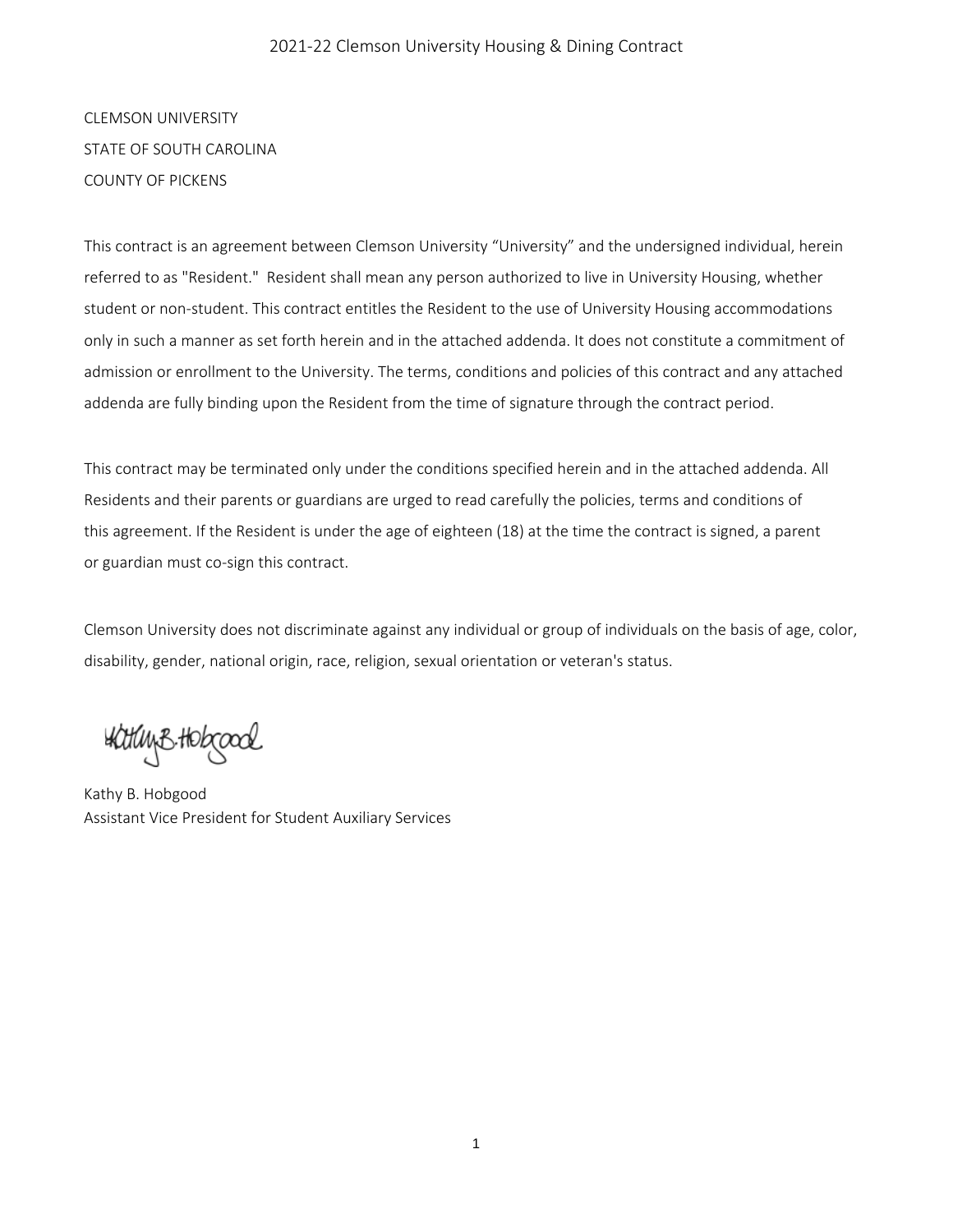## 2021-22 Clemson University Housing & Dining Contract

#### ADMINISTRATIVE

## 1. Assignment of the Contract.

The University Housing Contract is personal and may not be transferred or assigned to another person. The space may not be sublet. Once the contract term has begun, University Housing will only provide access to the contracted space to the assigned Resident. Parents, friends and other delegates may not obtain keys or access to the space on a Resident's behalf. Addenda to this contract may be distributed and enacted as needed. All addenda become an extension or revision of this contract and/or its attached addenda, and therefore are binding on the Resident.

#### 2. Assignment of Space.

(a) University Housing reserves the right to fill all available bed space. Where there is a vacant space, the remaining Resident(s) must maintain the area in a manner that would allow another Resident to move in immediately and without prior notification. Failure to do so may result in disciplinary action and the Resident's rental rate adjusted to the private room rate for the assigned space.

(b) University Housing reserves the right to require the Resident to move to a different housing assignment when deemed necessary by Housing officials for reasons such as, but not limited to, maintenance or closure of an area, changes in use of space, crisis, public health, safety or emergency situations, Student Code of Conduct violations or occupancy management needs.

(c) The University reserves the right to assign the Resident to interior accommodations including, but not limited to, converted study rooms, student staff rooms, triples or off-campus accommodations in the event that regularly designated spaces are not available.

#### 3. Eligibility for Residency.

Any enrolled student, who will be 17 years of age by October 15, 2021, is eligible to live in University Housing under the provisions of this contract, provided space is available as determined by the needs of University Housing. Non-students may also be housed under the provisions of this contract as needed and deemed appropriate by University Housing.

Excluding transfer students, all first-year students who are under the age of 21 at the time of enrollment who do not live with parent/guardian(s) within Anderson, Oconee and Pickens Counties are required to live in University Housing (on-campus) for the fall and spring semesters.

#### 4. Inspections and Access.

(a) The University reserves the right to enter rooms and apartments under certain circumstances including, but not limited to, inspections for safety, health, policy compliance, cleaning, inventory, epidemics or other emergency, pest control, occupancy verification and/or general repair. If such inspections are of a routine or periodically recurring nature, reasonable effort to give prior notice will be provided.

(b) Residents should be prepared to grant access to University officials upon reasonable request or in exigent circumstances. Failure to do so may result in a Student Code of Conduct violation.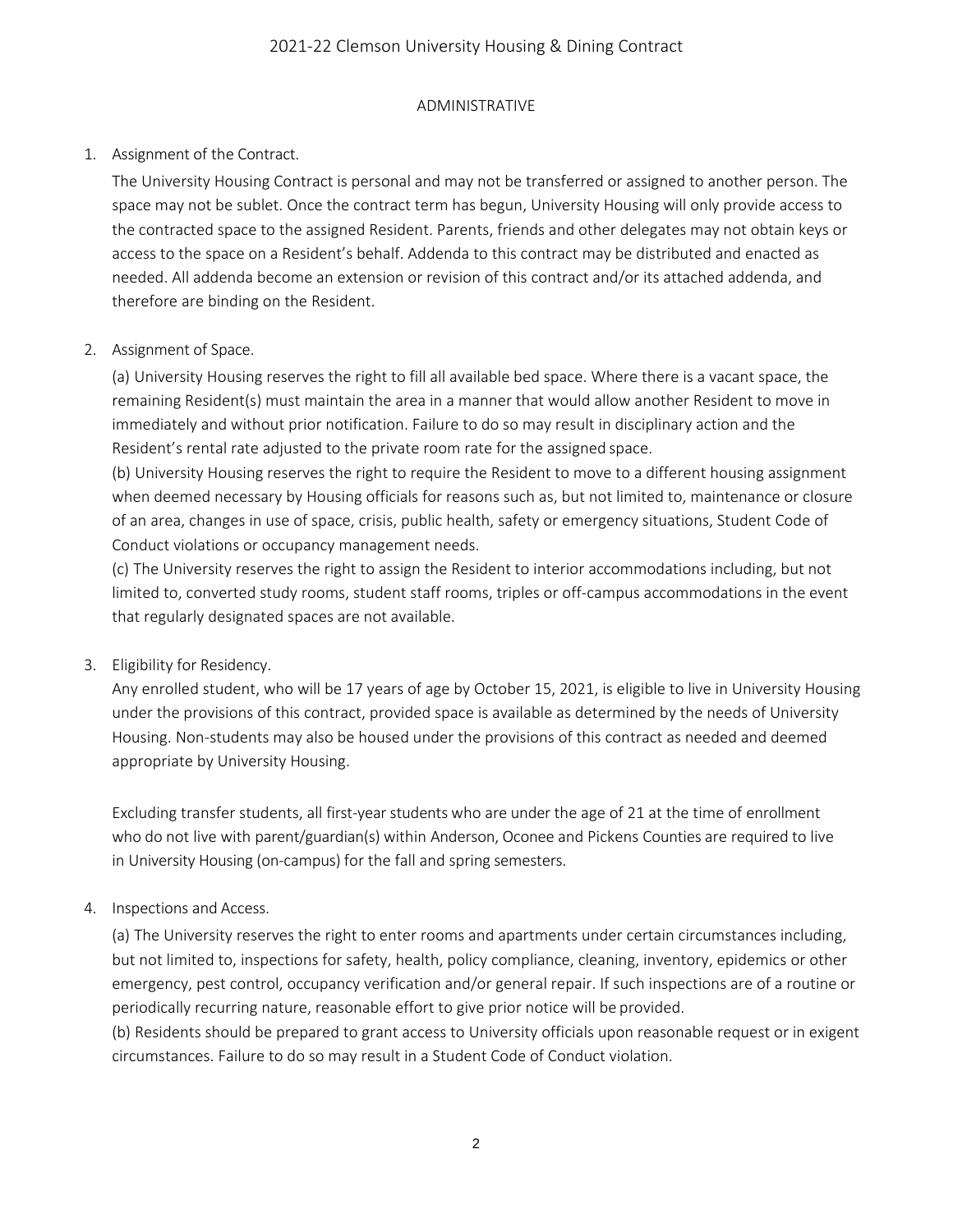5. (a) Right of the University to Prohibit Access, Refuse Housing and to Modify or CancelContract. The University, in its sole discretion, may determine that it is in the best interest of the campus community to prohibit or restrict Resident access to campus housing due to exigent circumstances, including but not limited to, natural disasters (e.g., tornado, earthquake, flood, hurricane, etc.), war, terrorist act, strike, public health outbreak (e.g., pandemic or infectious disease outbreak), fire, release of nuclear material or dangerous substance into the environment, other public health or safety concern, or the disruption of University operations.

If Resident's housing access is prohibited pursuant to section 5(a), and alternative housing is not provided, then refunds, if any, would be subject to the approval of the Board of Trustees.

(b) The University reserves the right to refuse admission or readmission to University Housing, to require a temporary or permanent assignment change, or to cancel the contract altogether, for a Resident's failure to meet academic requirements, or failure to comply with University and/or University Housing policies and regulations.

(c) The contract may be cancelled by the University in the event that the resident is criminally convicted by civil authorities. Additionally, S.C. Code §23-3-465 prohibits any individual who is a registered sex offender from living in campus housing at any public institution of higher learning. Any resident who is registered or becomes registered on the sex offender registry will have their housing contract immediately canceled.

6. Resident Refund and Contract Cancelation.

(a) For Residents not residing in Fraternity Sorority Housing, once the confirmation of an assignment is received, through the self-selection assignment process, or an assignment made by a Housing Assignments Coordinator, a continuing Resident has the option to cancel their electronically signed contract within 72 hours of confirmed assignment. After this timeframe has elapsed, failure to cancel as prescribed constitutes a legally, binding contract for the academic year. (b) Except as expressly stated in this section and in section 5(a), all housing costs and fees are nonrefundable. Residents may request cancellation of this contract by submitting a request via the Housing & Dining website. The Housing & Dining Appeals Committee will determine whether to approve the request for contract cancellation and whether any refund will be issued. However, there will be no refund of University Housing cost and fees during the last six weeks of a semester. Residents may request cancelation of their housing contract only for the following reasons:

- (i) Failure to enroll,
- (ii) Withdrawal from the University,
- (iii) Transfer to another college or university,
- (iv) Marriage (no more than four weeks prior to the wedding date), or
- (v) Circumstances determined by the University to be sufficiently extenuating as to warrant cancellation.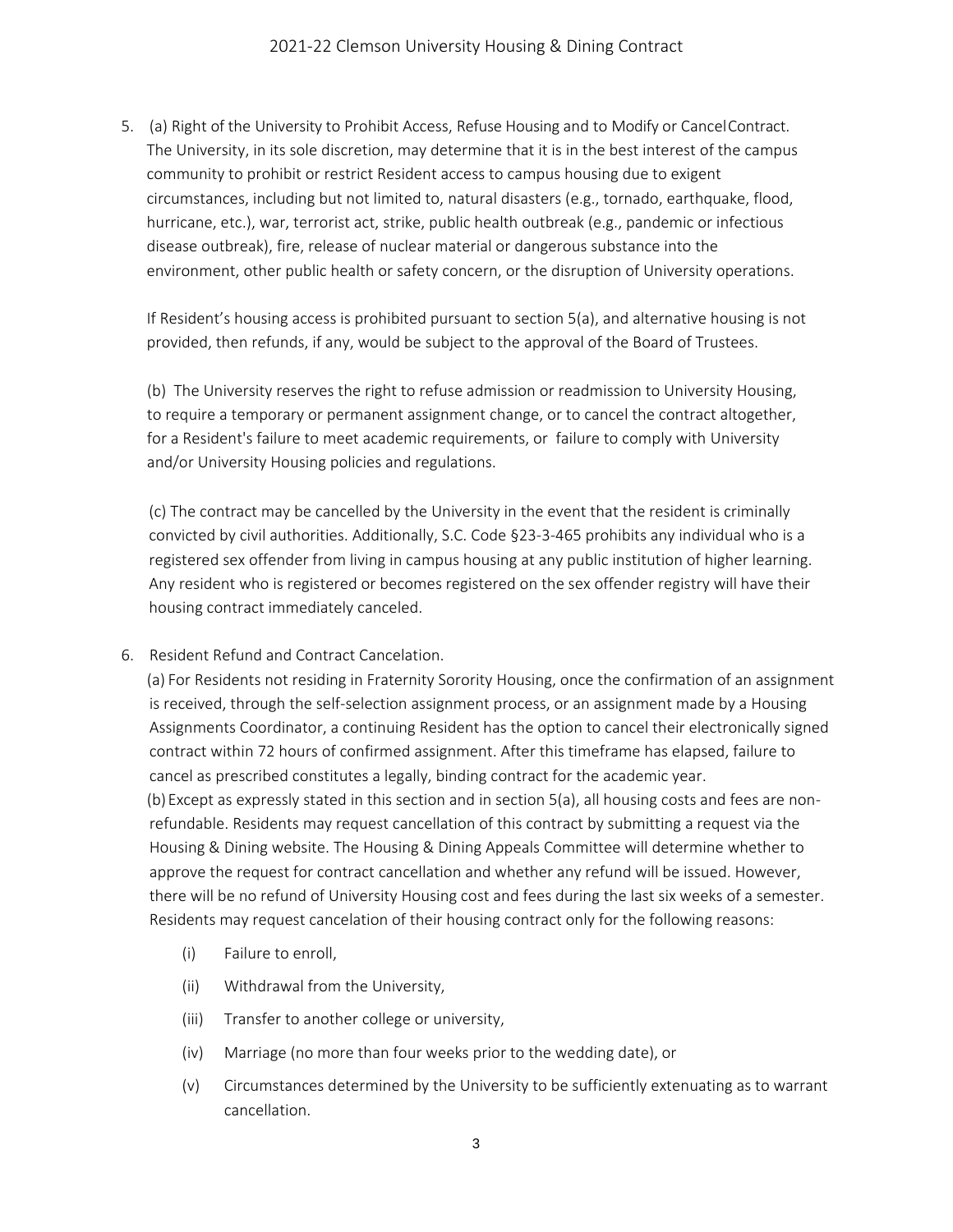#### 2021-22 Clemson University Housing & Dining Contract

Residents may be required to submit documentary evidence in support of their request for cancelation.

(a) Residents may be required to pay a cancellation fee. The cancellation fee shall not exceed Resident's rental rate and will be applied to the Resident's iRoar account.

(b) If the cancellation request is approved, the Housing and Dining Appeal Committee will, in its sole discretion, determine whether a refund is appropriate and the amount of such refund.

7. Room Change.

Residents may submit requests for housing assignment changes. Residents are not permitted to move or trade spaces without administrative approval. Room changes may require a roommate mediation prior to any room change approval. Once a housing assignment change has been approved, the Resident must move in accordance with prescribed timeframe and abide by all appropriate key policies. Failure to comply may result in disciplinary action and fees associated. Residents are financially responsible for rate differential if applicable.

8. Signature.

When signing the Clemson University Housing Contract electronically, the Resident, and/or parent or guardian, acknowledges and agrees to conduct this transaction by electronic means in accordance with Title 26, Chapter 6 of SC Statutes Annotated, and that by entering his/her electronic signature, the Resident, and/or parent or guardian, is entering into a legally binding and enforceable contract with Clemson University Housing.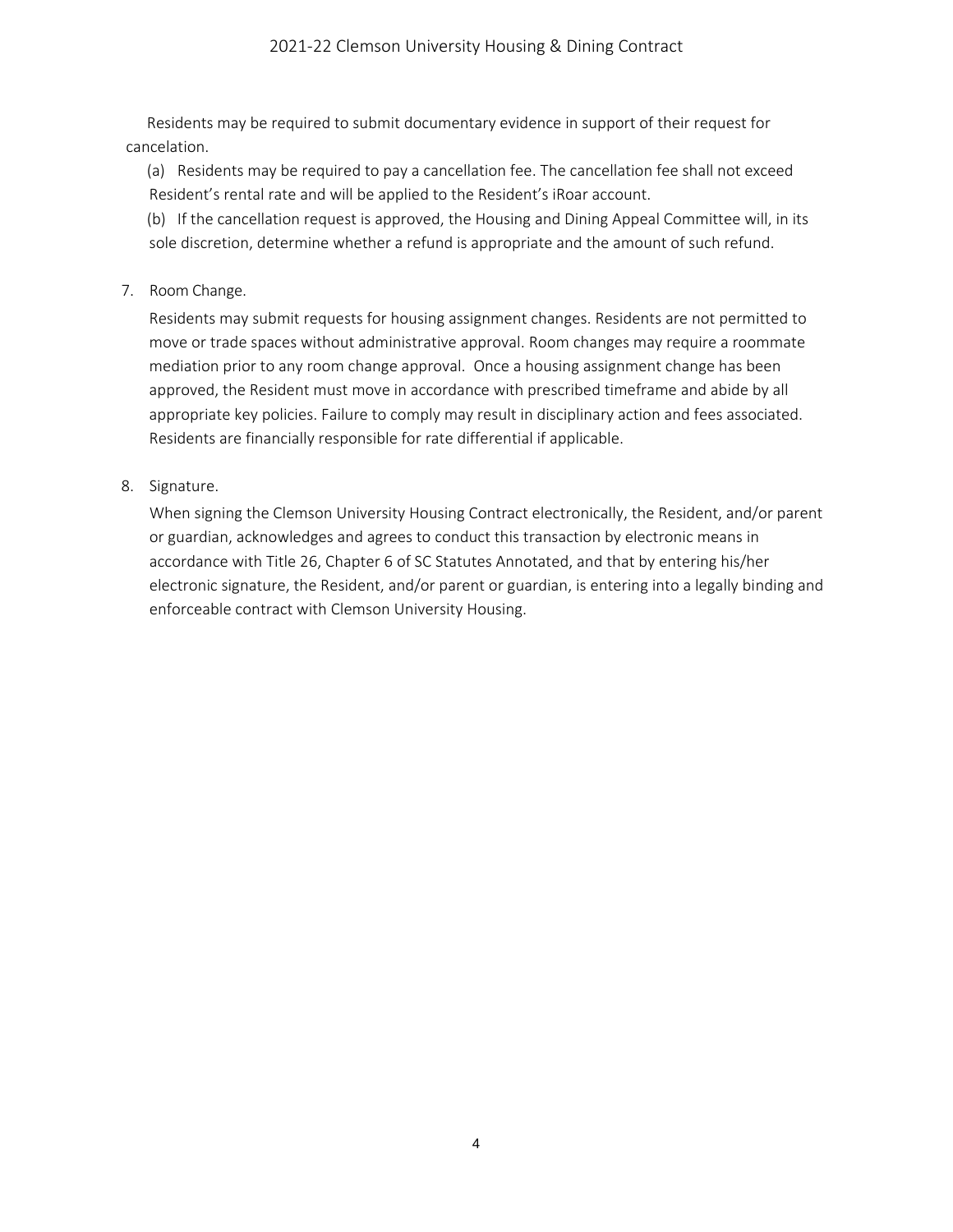## Student

## Responsibility

1. Additional Requirements - Housing Rules and Regulations.

Residents are responsible for reviewing and being knowledgeable of the University Housing Rules and Regulations. By electronically signing the Housing Contract, Residents are agreeing that they have read and agree to adhere to the rules and regulations set forth by this document.<http://housing.clemson.edu/rulesandregulations/>

2. Communal Areas and Property.

Communal areas and property includes, but is not limited to, residential classrooms, hallways, baths, stairwells, elevators, lounges, study rooms, utility rooms, laundries, kitchens, lobbies, porches, courtyards, and related area spaces.

(a) Communal areas are reserved for the use of all residents; therefore, Residents may not store personal

items in these spaces or remove items from these spaces for their personal use. University Housing is not responsible for abandoned property.

(b) Residents are responsible for the care of communal property and should report any damages. In halls or areas where the University has determined that there is abuse or destruction of University property and the responsible individual(s) cannot be identified, all Residents may be held responsible for paying a prorated portion of repair and/or replacement costs.

(c) Where organizations or programs have exclusive use of an area, such as fraternities and sororities, those organizations are responsible for reimbursing the University for the cost of repairs from damages to communal property if the responsible individual(s) cannot be identified. Where it is determined that organizations or programs are not in support of University Housing regulations, they may lose exclusive use of the area.

3. Communications and Information.

(a) Residents are required to know and comply with all terms and conditions contained within the University Housing Contract and Addenda. The Contract and Addenda may be found on the University Housing & Dining website.

(b) Residents are expected to be aware of and comply with all University policies, the provisions of the University Student Code of Conduct, all official print or electronic University publications, and federal and state laws.

4. Communications Services.

A cable station package is provided and can be accessed through Philo/IPTV or via devices like Roku, Fire Stick, etc. Internet access (wireless) is provided at no additional charge. Residents may not alter the existing wiring for any of these services and must provide their own reception devices (i.e., TV and/or computer). Personal wireless routers are prohibited in University Housing. Exterior antennas and satellite dishes are prohibited.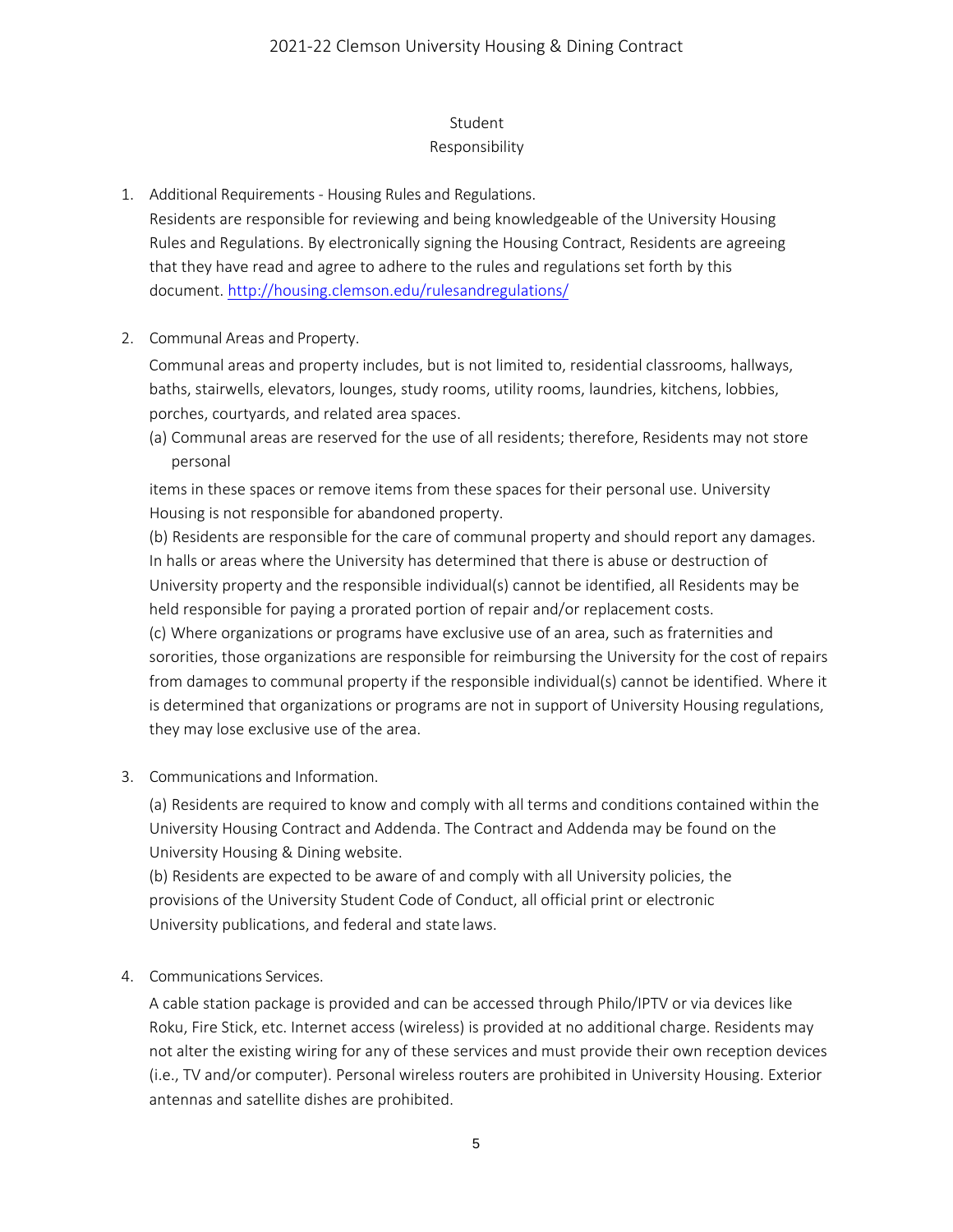## 5. Conduct and Contract Adherence.

(a) Incident Reports - An incident report (IR) may be written to document an infraction of this University Housing contract or University Student Code of Conduct regulations. Infractions of University Housing policies may be dealt with administratively or through the Office of Community and Ethical Standards (OCES). A web based IR form is available through OCES web page.

(b) Disciplinary Action - Residents who violate the terms and conditions of this contract are subject to disciplinary action by the University. Such action can include, but is not limited to, administrative sanctions, temporary removal, suspension or eviction from University Housing and/or suspension or dismissal from the University. Residents may also be required to pay fines and/or make restitution. Those who violate state and/or municipal laws are subject to prosecution in civil or criminal courts.

#### 6. Personal Property.

The University does not assume any legal or financial obligation for the personal property of any Resident or guest that may be lost or damaged in University buildings or on University grounds. Residents or their families are encouraged to obtain appropriate renter's insurance to cover such losses. University Housing is not responsible for any item(s) left behind once a room or apartment is vacated. University Housing will bag and store abandoned property for 30 days, then dispose.

#### 7. Room/Apartment.

(a) The Resident is responsible for the condition of the assigned space and may be required to reimburse the University for all damage to the space and damage to or loss of fixtures, furnishings or properties furnished under the contract.

(b) The Resident is responsible for reporting all maintenance issues to the Housing Facilities Office by calling 864-656-5450 or by submitting an online maintenance request via the University Housing & Dining website or Housing Portal.

(c) Alterations must not be made to the area or furnishings provided by the University (including, but not limited to, painting, mounting TV's, etc.).

(d) All furniture, in each room/apartment at the time of move in, must remain for the duration of residency. Residents may not remove, store or trade furnishings from their assigned space. Additional furnishings brought into the room/apartment by the resident(s) must be freestanding and clear of all existing furniture, fixtures and walls.

(e) When occupancy is terminated, residents must follow proper check-out procedures as outlined in the Housing Rules and Regulations. Residents vacating housing without following this procedure may be charged a fee for failing to check out properly, plus the cost of replacement or repairs resulting from any damage inflicted during occupancy. Egregious damage may result in referral to OCES. Failure to return the room key at checkout may result in lock change charges.

8. Right to Forbid.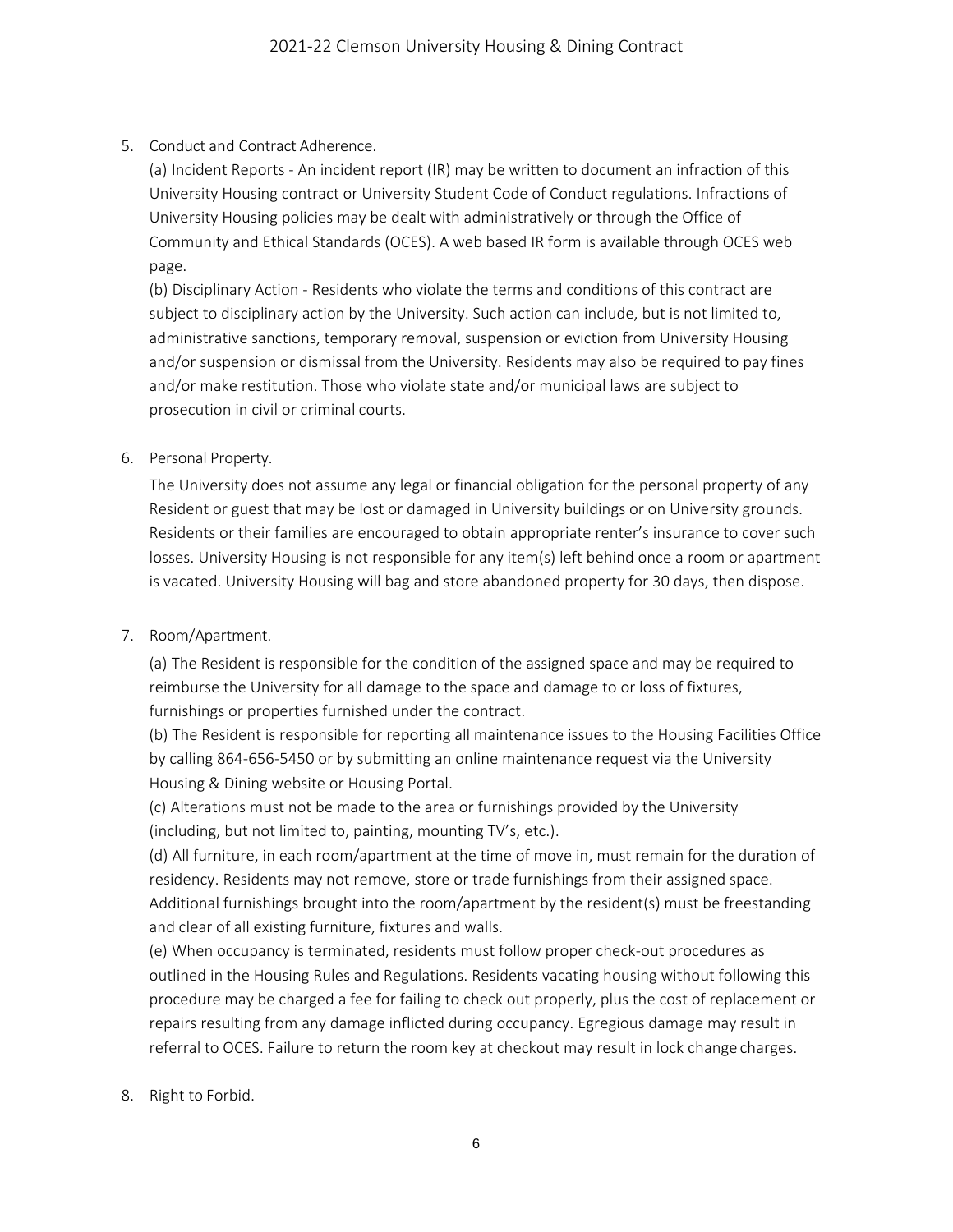University Housing reserves the right to forbid any item or activity deemed by the University to be harmful, unadvisable, or not in the best interest of the University or its residents.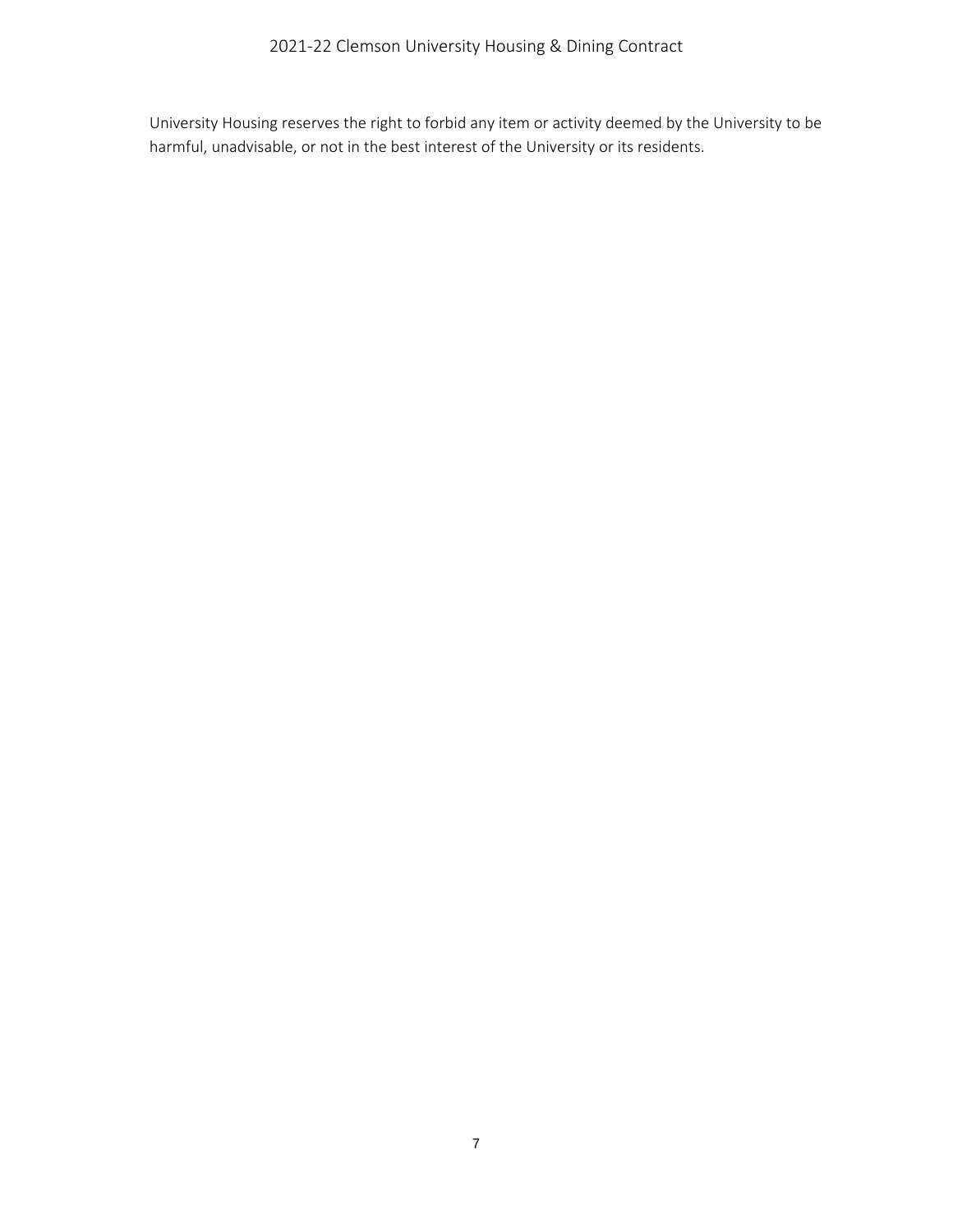## SAFETY

## 1. Asbestos Materials.

Some areas of University Housing have asbestos containing materials present. A licensed asbestos abatement team manages these materials. Residents should use caution to not disturb any sprayed-on ceiling materials. Any questions concerning asbestos materials, locations and hazards should be referred to the Housing Facilities Office at (864) 656-5450 or the Asbestos Abatement Program liaison at (864) 643-6168 for further clarification.

## 2. Keys.

(a) Keys are issued at check-in by the community desk where the Resident is assigned. Keys must be returned to the community desk by the Resident when occupancy is terminated. If a key is lost or not returned when occupancy is terminated, or if a temporary key is not returned within the required time, the door lock(s) will be changed and new keys will be made at the responsible Resident's expense.

(b) All keys are property of the University and bear the statement, "State of S.C.; Do Not Duplicate." Residents shall not violate this provision or possess University Housing keys other than the one assigned to them by the community desk.

(c) A Resident who abandons assigned space may be required to relinquish rights to key issuance.

# 3. Pool/Lounge.

(a) All persons, including but not limited to Residents and their guests, use the outdoor pool/lounging area at their own risk. Clemson University Housing will not be held responsible for injuries sustained by any person using this area. Resident(s) and guest(s) will indemnify Clemson University and Clemson University Housing for any claims resulting from their use of the outdoor pool/lounging area.

- (b) Alcoholic beverages are strictly prohibited in the pool/lounge area.
- (c) The Resident(s) and guest(s) are responsible for ensuring all gates are locked and secured at all times.

(d) Residents and guests are to following pool/lounge policies, hours of operations, etc., ensuring safety and responsibility are priority.

(e) In the event Resident(s) or guest(s) fail to follow policies, hours of operation, or provide safe and responsible behavior, an incident report will be processed and appropriate authorities will be notified.

(f) Pets of any kind are prohibited in the pool/lounge area.

(g) The Resident understands that the pool and/or lounge area is strictly an amenity and that the use of this amenity is not guaranteed under the terms of the contract. Any interruption or nonavailability of the use of the pool/lounge area will not violate any terms of the contract.

(h) Residents using the pool/lounge area is responsible for notifying University Housing Maintenance of repair needs. Residents/guests are to refrain from attempting to make any repairs or adjustments to the pool/lounge equipment.